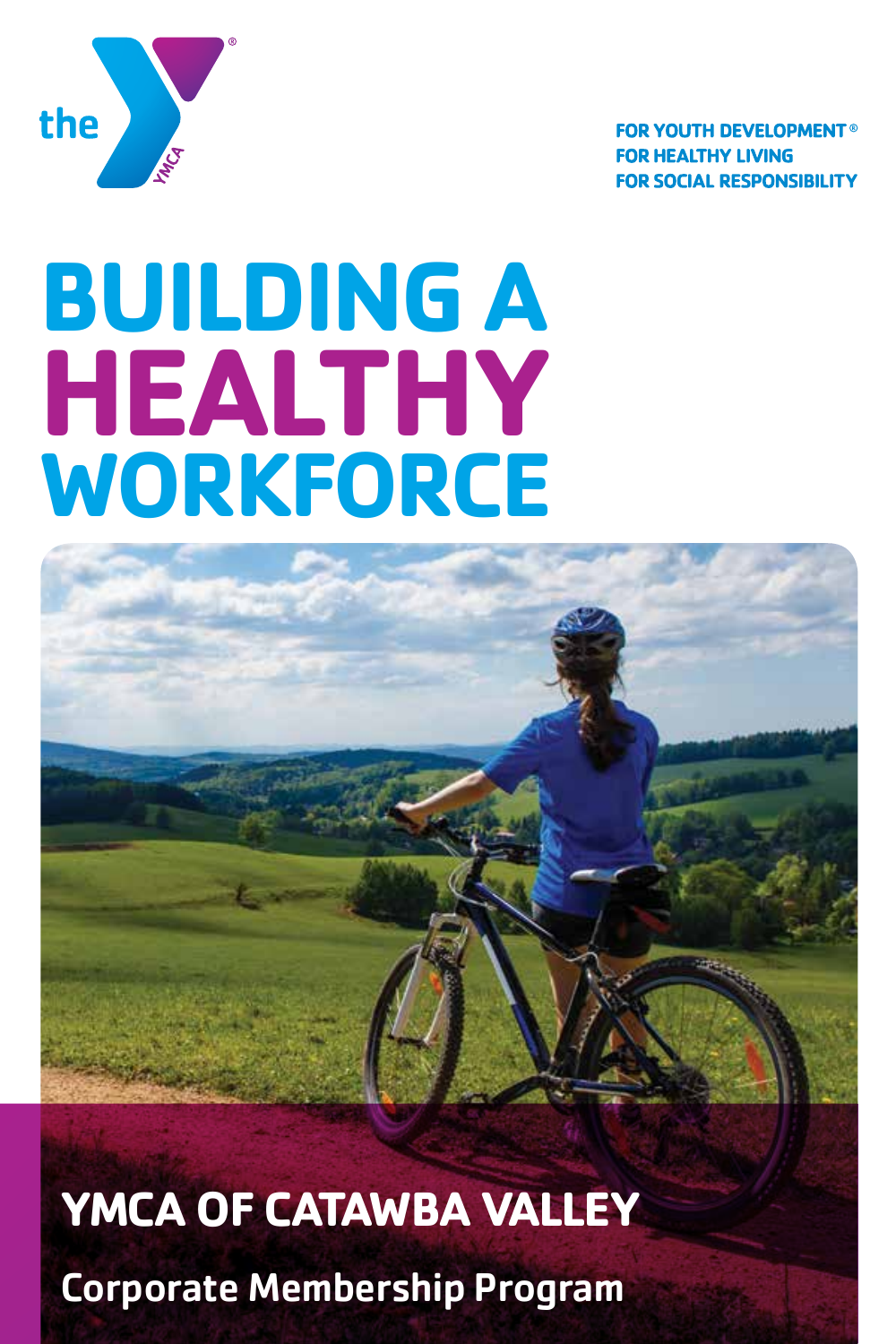## **YMCA MEMBERSHIP IS GOOD FOR BUSINESS**

#### **PARTNERING FOR A BETTER US**

As an employer you know that health and well-being boost employee engagement and productivity. At the Y, we know that's important to the health of your organization and the overall health of our community. That's why we tailor our corporate memberships to strengthen the whole person in spirit, mind and body.

From fitness assessments to preventative health education, everything we do focuses on meeting the individual needs of each person. We provide a welcoming network of support where everyone has access to the resources and encouragement they need to thrive.

With a YMCA Corporate Membership, you and your employees will benefit from:

- Better Health: Leads to better work performance and a sense of well-being
- Positive Attitudes: Improves companywide morale
- Healthy Workforce: Reduces overall healthcare costs
- Wellness: Means lower turnover rates and absenteeism
- Balance of spirit, mind and body: Employees with this handle stress and tension better

#### What is included?

- The YMCA will provide facility usage reports upon request
- The YMCA will provide on-site enrollment upon request
- The YMCA will assist in promoting the corporate membership program and notify Human Resources of wellness programs, lunch 'n learns, community fairs, challenges and any other services available to their employees.
- Minimal time commitment-simplified billing processes, easy implementation, and flexibility to tie into overall wellness plan
- "Try the Y" a week pass for your employees to experience all that the Y offers

**Companies with health promotion programs can see a return of \$3-\$6 for every \$1 invested over a 2-5 year period. Documented savings are observed in medical costs, absenteeism, workers compensation claims, short-term disability and improved on-the-job efficiency due to fewer employee health problems.**

**- American Journal of Preventative Medicine**

#### **YMCA MEMBERSHIP BUILDS A HEALTHY WORKFORCE**

Through a YMCA of Catawba Valley corporate membership, your workforce has access to a full complement of resources for increased physical activity and improved overall health.

- Unlimited access to 2 YMCA facilities including the Hickory Foundation YMCA and the Adrian L. Shuford Jr. YMCA in Conover.
- Fitness centers with cardio, circuit and weight equipment
- Group Exercise Classes- Yoga, Water Fitness, TRX, Zumba, Barre, Spin, Step Aerobics, Boot Camp, PiYo, Hip Hop BAM aerobics classes and much more!
- Basketball, tennis courts and racquetball courts
- Personal Training
- Splash pad & indoor pool at Adrian L. Shuford Jr. YMCA
- Indoor/outdoor pool and Kiddie Park at Hickory Foundation YMCA
- Steam rooms, saunas and hot tubs
- Walking Tracks (indoor and outdoor)
- Parent's Night Out twice a month
- Complimentary onsite child care for children ages 6 weeks-8 years old while using the YMCA facilities
- Member rates on swim lessons, sports, summer camps and daycare
- Access to most YMCA's throughout the United States through our Nationwide Membership program
- Community and social events for the entire family
- Adult Sports Leagues: Volleyball, Basketball & Flag Football
- Turkey Trot 5K/10K every 3rd Saturday in November
- Party and Facility Rental Discounts
- Climbing Tower
- State of the Art Teen Center

#### **COMMUNITY PROGRAMS**

The YMCA of Catawba Valley offers many programs that positively impact our community.

- YMCA's Diabetes Prevention Program
- Livestrong @ the Y (Cancer Survivor Rehabilitation)
- Enhance Fitness (Arthritis Management & Limited Mobility Group Exercise)
- Silver Sneakers
- Partnership for Parkinson's
- YMCA Leaders Club & Black Achievers Club
- Free Swim Lessons to all City of Hickory residents
- Community Health Fairs and on-site health screenings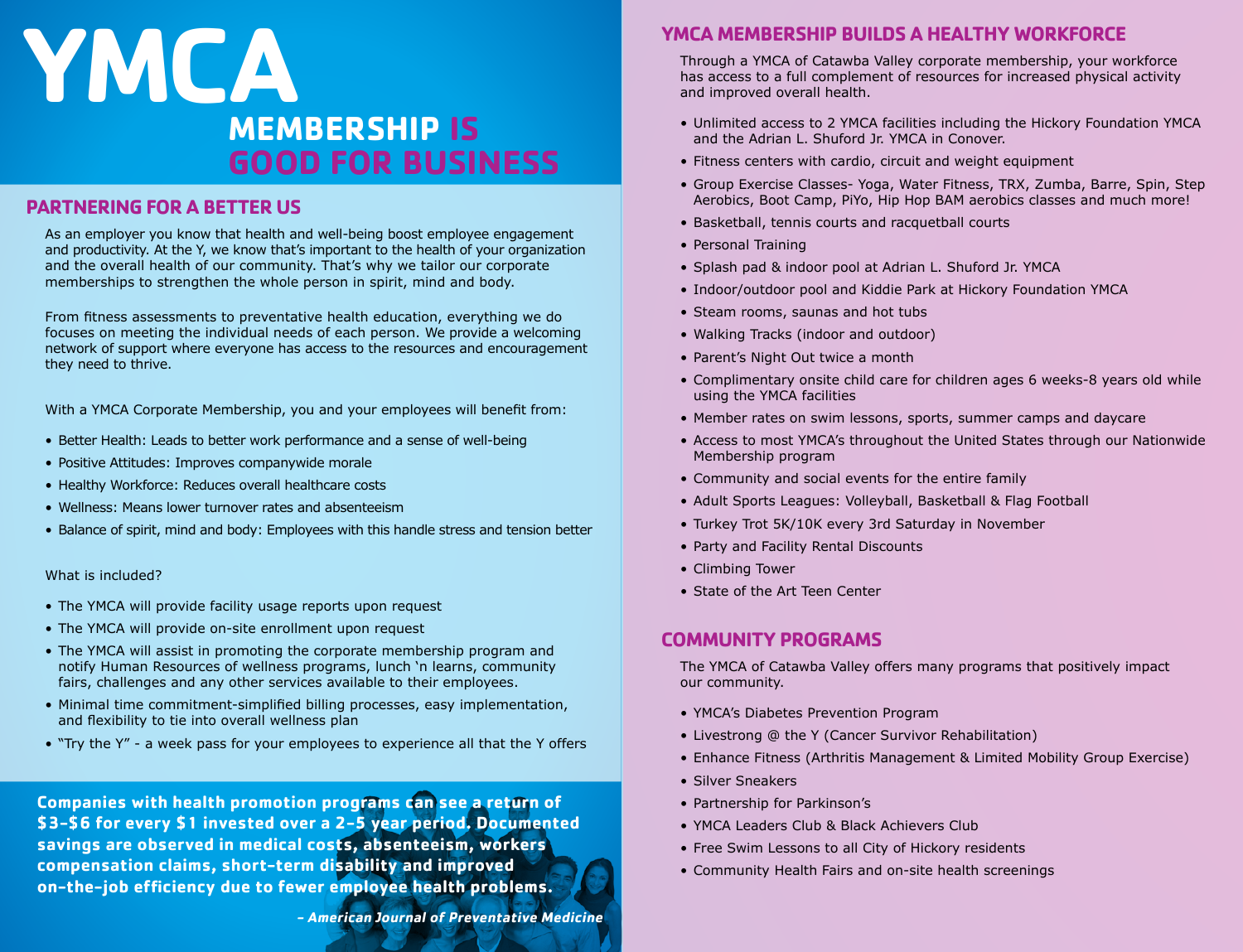### **OPTION #1** EMPLOYEE WELLNESS PROGRAM **Fully Subsidized by Employer**

Employer is responsible for 100% of monthly membership dues at a reduced flat rate. Employer agrees to partner with the Y to improve their employees' health and well-being. The employer will contribute a portion of the monthly dues and the YMCA will match 50% of employer's contribution up to \$20 per employee per month (see below for an example). The employee monthly dues will be payroll deducted by the employer.

| Emplo  |
|--------|
| agrees |
| Comp   |
| Emplo  |

#### **OPTION #2** PARTNERS IN HEALTH **Partially Subsidized by Employer**

#### **OPTION #3** INVEST IN YOURSELF **Not Subsidized by Employer**

yer chooses not to contribute to their employees' monthly membership, but a to partner with the YMCA to improve their employees' health and well-being. Iny will pay an annual investment fee to join as partners with the YMCA. ee will pay monthly membership dues through bank draft or credit card.

- Two onsite Wellness/Educational Programs annually
- Employer will be provided one complimentary table at YMCA Annual Meeting held in May
- YMCA Website Recognition
- Simplified billing process-invoiced monthly by the YMCA
- Complimentary Membership awarded to contact for administration of memberships and centralized billing
- Facility usage reports will be sent monthly upon request
- Representation at company health fairs upon request
- Discounted facility rentals for the organization
- Promotional Materials and Newsletters about classes, programs & other events to promote wellness within the organization

- Each employee will receive 8 complimentary fitness training sessions through the Coaching Connection program
- Reduction on monthly membership fees
- 
- 
- 
- Mission Investment Fee is waived (value up to \$50)
- Receive YMCA Member Rate on all sports programs, swim lessons, camp and childcare at the YMCA
- Each employee will receive 8 complimentary fitness training sessions through the Coaching Connection program
- Monthly membership dues paid by employer

| Dependents under 19 or a full-time student<br>at the same address under age 24.                                                                                                                                                                                                                                                                                                                                                                                                                                                                                                                                                                                                                      | Dependents under 19 or a full-time student<br>at the same address under age 24.                                                                                                                                                                                                                                                                                                                                                                                                                                                                                                                                                                                                   |                                                                                                                                                                                                                                                                                                                                                                |
|------------------------------------------------------------------------------------------------------------------------------------------------------------------------------------------------------------------------------------------------------------------------------------------------------------------------------------------------------------------------------------------------------------------------------------------------------------------------------------------------------------------------------------------------------------------------------------------------------------------------------------------------------------------------------------------------------|-----------------------------------------------------------------------------------------------------------------------------------------------------------------------------------------------------------------------------------------------------------------------------------------------------------------------------------------------------------------------------------------------------------------------------------------------------------------------------------------------------------------------------------------------------------------------------------------------------------------------------------------------------------------------------------|----------------------------------------------------------------------------------------------------------------------------------------------------------------------------------------------------------------------------------------------------------------------------------------------------------------------------------------------------------------|
| <b>EMPLOYER BENEFITS:</b><br>• Two onsite Wellness/Educational Programs annually<br>• Employer will be provided one complimentary table at YMCA Annual Meeting held<br>in May<br>• YMCA Website Recognition<br>• Simplified billing process-invoiced monthly by the YMCA<br>• Complimentary Membership awarded to contact for administration of memberships<br>and centralized billing<br>• Facility usage reports will be sent monthly upon request<br>• Representation at company health fairs upon request<br>• Discounted facility rentals for the organization<br>• Promotional Materials and Newsletters about classes, programs & other events to<br>promote wellness within the organization | <b>EMPLOYER BENEFITS:</b><br>• Two onsite Wellness/Educational Programs annually<br>• YMCA Website Recognition<br>• Simplified billing process-invoiced monthly by the YMCA for company contribution<br>plus the employees' monthly payroll deduction<br>• Complimentary Membership awarded to contact for administration of memberships<br>and centralized billing<br>• Facility usage reports will be sent monthly upon request<br>• Representation at company health fairs upon request<br>• Discounted facility rentals for the organization<br>• Promotional Materials and Newsletters about classes, programs & other events to<br>promote wellness within the organization | <b>EMPLOYER BENEFITS:</b><br>• One onsite Wellness/Educational Program annually<br>• YMCA Website Recognition<br>• Representation at company health fairs upon request<br>• Discounted facility rentals for the organization<br>• Promotional Materials and Newsletters about classes, programs & other events to<br>promote wellness within the organization  |
| <b>EMPLOYEE BENEFITS:</b><br>• Mission Investment Fee is waived (value up to \$50)<br>• Receive YMCA Member Rate on all sports programs, swim lessons, camp and<br>childcare at the YMCA<br>• Each employee will receive 8 complimentary fitness training sessions through the<br>Coaching Connection program<br>. Monthly membership dues paid by employer                                                                                                                                                                                                                                                                                                                                          | <b>EMPLOYEE BENEFITS:</b><br>• Mission Investment Fee is waived (value up to \$50)<br>• Receive YMCA Member Rate on all sports programs, swim lessons, camp and childcare<br>at the YMCA<br>• Each employee will receive 8 complimentary fitness training sessions through the<br>Coaching Connection program<br>• Reduction on monthly membership fees                                                                                                                                                                                                                                                                                                                           | <b>EMPLOYEE BENEFITS:</b><br>• Mission Investment Fee is waived (value up to \$50)<br>• \$5.00 reduction on monthly membership fees<br>• Receive YMCA Member Rate on all sports programs, swim lessons, camp and childcare<br>at the YMCA<br>• Each employee will receive 8 complimentary fitness training sessions through the<br>Coaching Connection program |

- **MCA Website Recognition**
- Representation at company health fairs upon request
- liscounted facility rentals for the organization
- Promotional Materials and Newsletters about classes, programs & other events to romote wellness within the organization
- **1.**Choose the option that best fits your company's vision of health, wellness and financial commitment.
- **2.**Designate a company contact to act as a liaison to communicate your corporate membership benefit plan to employees. The company contact will also act as a liaison to the YMCA Membership Administrator.
- **3.**Contact Lala Kozischek, Corporate Wellness Director, at 828-578-6995 or lalak@ymcacv.org.

"The YMCA is an excellent resource for employers and employees! We have been corporate partners with the YMCA for many years, and it has been a rewarding and beneficial relationship. Membership provides employees the opportunity to improve their overall health in a Christian environment by working out, attending classes, swimming in the Olympic sized pool, walking and running inside - out of the elements - or outside as weather permits, participating in educational classes to promote healthy living and wellness, etc., and in YMCA sponsored events like the annual Turkey Trot. Our employees often workout together during lunch or breaks and take scheduled classes throughout the day, which is a terrific way for them to lessen anxiety and stress. The corporate membership has strengthened our firm's employee benefits package, has provided local assistance with our firm's wellness program, and has brought healthier employees. It's a win/win situation!"

- \$5.00 reduction on monthly membership fees
- eceive YMCA Member Rate on all sports programs, swim lessons, camp and childcare at the YMCA
- Each employee will receive 8 complimentary fitness training sessions through the Coaching Connection program

| <b>MEMBERSHIP TYPE</b>                                                                                                                                                              | <b>MEMRERSHIP</b><br><b>RATE</b> | <b>COMPANY</b><br><b>CONTRIBUTION</b> | <b>YMCA</b><br><b>CONTRIBUTION</b> | <b>EMPLOYEE MONTHLY</b><br><b>PAYROLL DEDUCTION</b> |
|-------------------------------------------------------------------------------------------------------------------------------------------------------------------------------------|----------------------------------|---------------------------------------|------------------------------------|-----------------------------------------------------|
| Young Adult (Ages 19-25)                                                                                                                                                            | \$34.00                          | \$20.00                               | \$10.00                            | \$4.00                                              |
| <b>Adult</b> (Ages 26-61)                                                                                                                                                           | \$47.00                          | \$20.00                               | \$10.00                            | \$17.00                                             |
| <b>Senior Adult</b> (Age $62+$ )                                                                                                                                                    | \$42.00                          | \$20.00                               | \$10.00                            | \$12.00                                             |
| Family<br>Two adults living in the same household.<br>Dependents under 19 or a full-time student<br>at the same address under age 24.                                               | \$68,00                          | \$20.00                               | \$10.00                            | \$38.00                                             |
| <b>Family without Dependents</b><br>Two adults living in the same household.                                                                                                        | \$60.00                          | \$20.00                               | \$10.00                            | \$30.00                                             |
| <b>Senior Family</b><br>All members living in the same household.<br>At least one adult age 62+.<br>Dependents under 19 or a full-time student<br>at the same address under age 24. | \$60.00                          | \$20.00                               | \$10.00                            | \$30.00                                             |

| <b>MEMBERSHIP TYPE</b>                                                                                                                                                              | <b>MEMBERSHIP</b><br><b>RATE</b> | <b>COMPANY</b><br><b>REDUCED RATE</b> | <b>MEMBERSHIP TYPE</b>                                                                                                                     |
|-------------------------------------------------------------------------------------------------------------------------------------------------------------------------------------|----------------------------------|---------------------------------------|--------------------------------------------------------------------------------------------------------------------------------------------|
| Young Adult (Ages 19-25)                                                                                                                                                            | \$34.00                          | \$25.00                               | Young Adult (Ages 1                                                                                                                        |
| <b>Adult</b> (Ages 26-61)                                                                                                                                                           | \$47.00                          | \$35.00                               | <b>Adult</b> (Ages 26-61)                                                                                                                  |
| Senior Adult (Age 62+)                                                                                                                                                              | \$42.00                          | \$30.00                               | Senior Adult (Age 6.                                                                                                                       |
| Family<br>Two adults living in the same household.<br>Dependents under 19 or a full-time student<br>at the same address under age 24.                                               | \$68.00                          | \$50.00                               | Family<br>Two adults living in the sai<br>Dependents under 19 or a<br>at the same address under                                            |
| <b>Family without Dependents</b><br>Two adults living in the same household.                                                                                                        | \$60.00                          | \$50.00                               | <b>Family without De</b><br>Two adults living in the sa                                                                                    |
| <b>Senior Family</b><br>All members living in the same household.<br>At least one adult age 62+.<br>Dependents under 19 or a full-time student<br>at the same address under age 24. | \$60.00                          | \$50.00                               | <b>Senior Family</b><br>All members living in the s<br>At least one adult age 62+<br>Dependents under 19 or a<br>at the same address under |

| <b>NUMBER OF</b><br><b>EMPLOYEES</b> | <b>ANNUAL</b><br><b>INVESTMENT FEE</b> |
|--------------------------------------|----------------------------------------|
| Less than 10 employees               | \$150.00                               |
| 11-99 employees                      | \$300.00                               |
| 100+ employees                       | \$500.00                               |
|                                      |                                        |

### **GETTING STARTED**

To sign your company up for a corporate membership, follow these steps:

#### **LOCATIONS:**

**www.ymcacv.org**

**Hickory Foundation YMCA** 701 1st St NW Hickory NC 28601 828-324-2858

**Adrian L. Shuford Jr. YMCA**  1104 Conover BLVD E Conover NC 28613 828-464-6130

### **"IT'S A WIN/WIN SITUATION!"**

*Martin Starnes & Associates, CPA's, P.A.*

### **A HEALTHY, HAPPY BUSINESS DEPENDS ON HEALTHY, HAPPY EMPLOYEES!**